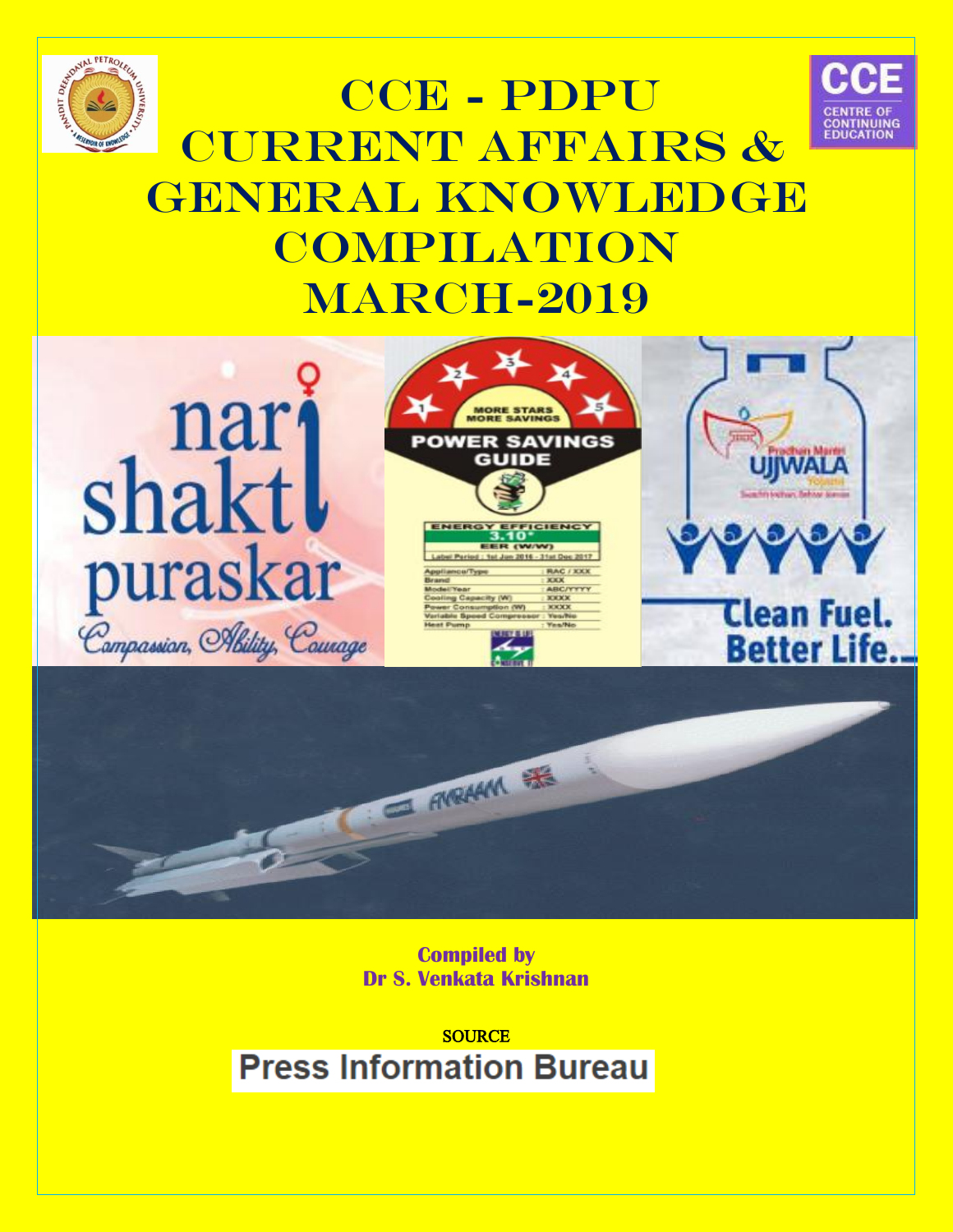Dear All,

This compilation will not help only for competitive examinations like UPSC and State Public Service Commission Examinations but, also in updating in many fields like Petroleum Exploration, Power, Computer, Information Technology, Space, Public Administration, Foreign Affairs, Indian Economy, Defence/Security and Sports. This issue is of three parts:

Part 1: Important Events as information Part 2: Q& A - You can check your awareness Part 3: You can visit - Some sites related to new developments

All the Best & Regards, Dr S. Venkata Krishnan

**Office: CCE, 2nd Floor,D-Block Pandit Deendayal Petroleum University Gandhinagar, Gujarat-Visit: https://ccepdpu.wordpress.com Mail: [CCE@PDPU.AC.IN](mailto:CCE@PDPU.AC.IN) Phone: 079-23275276**

# **KEY CONCEPTS/KEY TERMS IN THIS ISSUE**

- $\sqrt{ }$  100<sup>th</sup> ship
- $\checkmark$  18 Unicorns
- $\checkmark$  1<sup>st</sup> ever conversion of diesel locos into electric locos
- $\sqrt{2012}$ =100
- $\checkmark$  2015 Paris Agreement
- $\checkmark$  631
- $\sqrt{958}$
- $\checkmark$  AFINDEX-19
- $\times$  AL NAGAH
- $\times$  AMRAAM
- ASHA-India
- $\checkmark$  Base Erosion and Profit Shifting
- BOLD-QIT
- $\checkmark$  Bolivia
- $\checkmark$  Bonn Challenge
- $\checkmark$  Bundelkhand region
- $\checkmark$  Business Responsibility Reports
- $\checkmark$  Centrally Sponsored Schemes
- $\checkmark$  Centre for Disability Sports
- $\checkmark$  Chenab
- $\checkmark$  Chinook
- $\checkmark$  CIBMS
- $\checkmark$  Civil Service Council of Mongolia
- $\checkmark$  Combat Management System
- $\checkmark$  Construction Technology Year
- C**ooperative sector**
- $\checkmark$  Croatia
- $\checkmark$  CURIE
- $\checkmark$  DCIL
- Dr AP J Abdul Kalam Island in Odisha
- e-ArogyaBharati
- $\checkmark$  Elector-Gender Ratio
- *Engine of New India*
- E-VBAB Network Project
- e-VidyaBharati
- $\checkmark$  Exit poll
- $\checkmark$  FMBAP
- $\checkmark$  Generalized System of Preferences (GSP)
- $\checkmark$  Global Disability Conference
- $\checkmark$  Global Mobility Summit
- $\checkmark$  Green-shoe option
- GRSE Ltd
- $\checkmark$  Guided Pinaka
- $\checkmark$  Guinea
- $\times$  IDAI
- **Government of India Dated Securities**
- $\checkmark$  India Cooling Action
- $\checkmark$  India-Africa economic partnership
- $\checkmark$  Indian coffee
- $\checkmark$  Indian Ocean Naval Symposium
- $\checkmark$  India's pharma exports
- $\checkmark$  India-UK Cancer Research
- $\checkmark$  IND-INDO CORPAT
- $\checkmark$  Indo-Pacific Regional Dialogue (IPRD)
- $\checkmark$  Indradhanush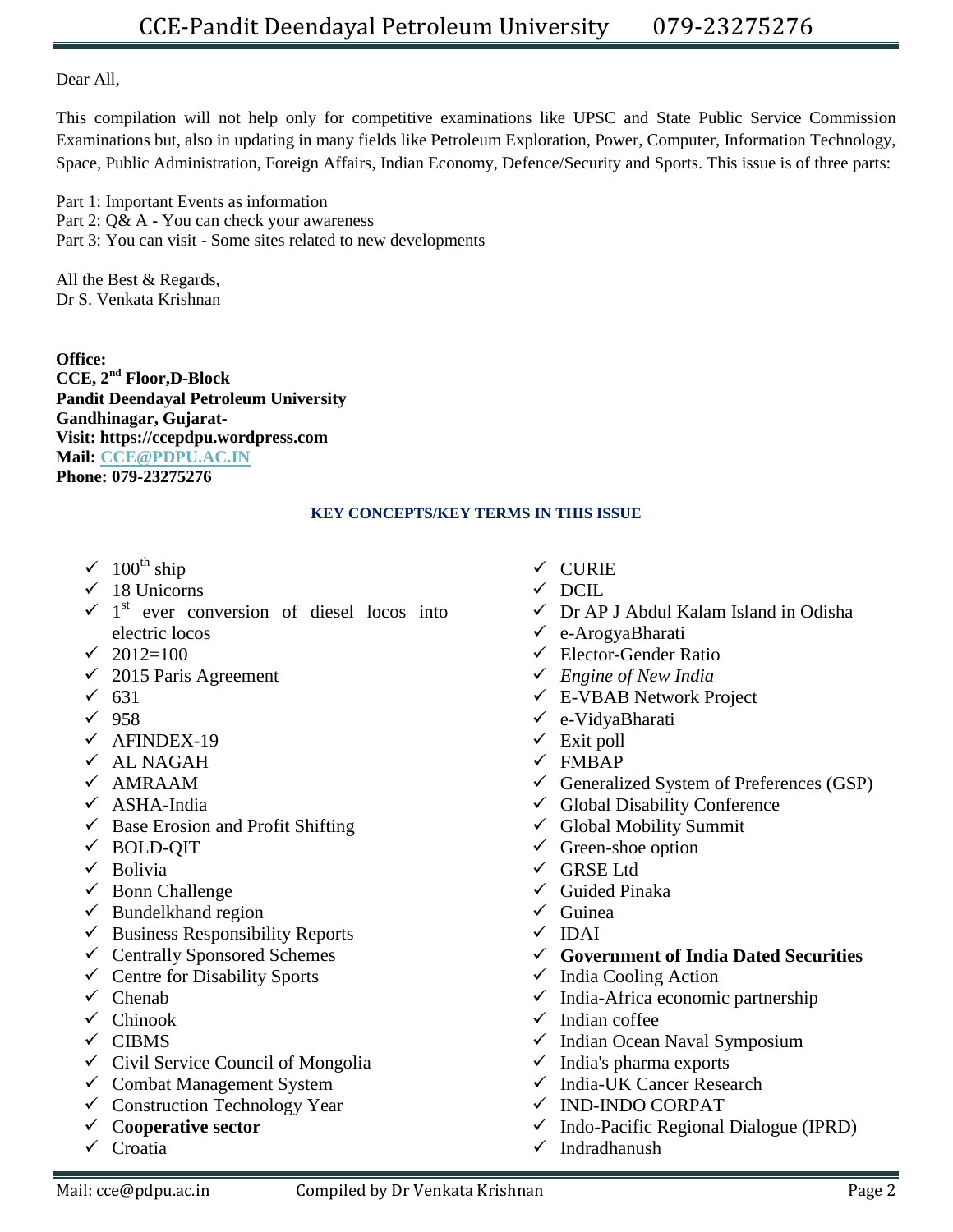- $\checkmark$  Indus Water Treaty 1960
- $\checkmark$  Informal sector
- $\checkmark$  Institute of Archaeology
- $\checkmark$  Kalashnikov assault
- $\checkmark$  Khurja Super Thermal Power Plant
- $\times$  KIRAN
- $\checkmark$  Kiru Hydro Electric
- $\times$  KONKAN
- $\times$  KUSUM
- $\checkmark$  Lighthouse projects
- $\checkmark$  Mission Shakti
- $\checkmark$  Mitra Shakti-VI
- $\checkmark$  MPATGM
- $\checkmark$  Nari Shakti Puraskar
- $\checkmark$  National Annual Rural Sanitation Survey
- $\checkmark$  National Common Mobility Card (NCMC)
- $\checkmark$  National Grassroots Innovation
- $\checkmark$  National Guidelines on Responsible Business Conduct
- $\checkmark$  National Innovation Foundation
- $\checkmark$  National Institute of Mental Health Rehabilitation
- $\checkmark$  National Institute of Unani Medicine
- $\checkmark$  National Knowledge Network
- $\checkmark$  National Mission on Transformative Mobility and Battery Storage
- $\checkmark$  National Rural Economic Transformation Project (NRETP)
- $\checkmark$  News Broadcasting Standards Authority
- $\checkmark$  Nice Agreement
- $\checkmark$  Nitrogen
- $\checkmark$  OPEC
- $\checkmark$  Opinion poll
- $\checkmark$  Pancheshwar Multipurpose
- $\checkmark$  Paraguay and Costa Rica
- $\checkmark$  PM-STIAC
- $\checkmark$  PM-SYM Yojana
- $\checkmark$  Pradhan Mantri Awas Yojana-Housing for All (Urban)
- Pradhan Mantri UjjwalaYojana
- $\checkmark$  Prayagraj Kumbh Mela
- $\checkmark$  Professor Lal
- $\checkmark$  Regional Comprehensive Partnership (RCEP)
- Locarno Agreement
- $\checkmark$  Lokpal
- $\checkmark$  Longest route train
- Low Earth Orbit
- **India Urban Observatory**
- $\checkmark$  Mandechhu Hydro Electric Project
- $\checkmark$  March 8
- $\checkmark$  Mechanism for mid-term correction
- $\checkmark$  MERCOSUR
- $\checkmark$  SAGAR
- $\checkmark$  Sampriti 2019
- Saudi Arabia
- $\checkmark$  Sea Vigil
- $\checkmark$  Sendai
- $\checkmark$  Sindhu Sadhana
- $\checkmark$  Sindhu Sankalp
- $\checkmark$  Single-use Plastics
- $\checkmark$  Specified agriculture products
- $\checkmark$  St. Louis encephalitis
- $\checkmark$  Star Labelling Programs
- $\checkmark$  Strategic Disinvestment
- $\checkmark$  Supercritical Technology
- $\checkmark$  Sustainable Nitrogen Management
- $\checkmark$  Swachh Survekshan 2019 Awards
- $\checkmark$  Tata
- $\checkmark$  Teesta Stage-Vl HE Project
- $\checkmark$  Tema-Akosombo railway line
- $\checkmark$  The Buxar TPP
- $\checkmark$  The Surat Metro Rail Project
- $\checkmark$  Transport and Marketing Assistance
- $\checkmark$  TROPEX 2019
- $\checkmark$  Unorganized Sector workers
- $\checkmark$  Vande Bharat Express
- $\checkmark$  Vienna Agreement
- $\checkmark$  Voluntary Code of Ethics
- $\checkmark$  Water Aerodromes
- West Coast Refinery
- $\checkmark$  West Nile Fever (WNF)
- World Records -3 Sectors Prayagraj
- $\checkmark$  YUVIKA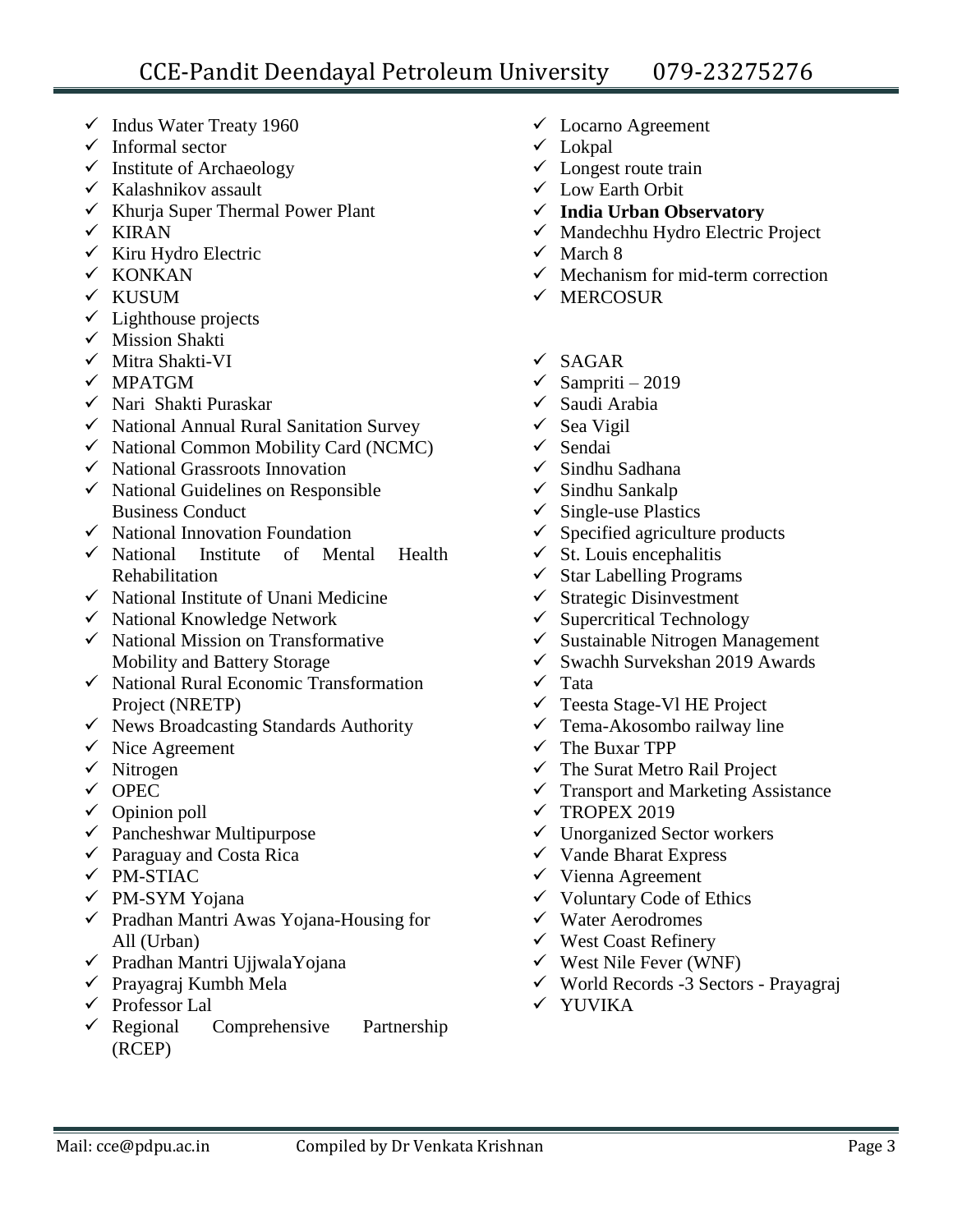# **Part 1 - Current Affairs and related General Knowledge**

- 1. Foundation stone for **National Institute of Unani Medicine** at Ghaziabad
- 2. First indigenous semi high speed train **Vande Bharat Express** between Delhi and Varanasi launched. **Vande Bharat Express - India's first high-tech, energy-efficient, self-propelled train.**
- 3. Make in India: Diesel Locomotive Works (DLW) in Varanasi, Uttar Pradesh completed world"s **1st ever conversion of diesel locos into electric locos**
- **4.** Railways and coal together are the *Engine of New India*
- 5. Cambodia hosted 7th RCEP Inter-Sessional Ministerial Meeting: The **Regional Comprehensive Partnership** (**RCEP**) is a proposed Free Trade Agreement (FTA) between sixteen countries namely 10 countries of ASEAN (Brunei, Cambodia, Indonesia, Lao, Malaysia, Myanmar, Philippines, Singapore, Thailand, and Vietnam) and their six FTA partners (also known as AFP"s or ASEAN FTA Partners) namely Australia, China, India, Japan, Korea and New Zealand.
- 6. Affordable Sustainable Housing Accelerators- India (**ASHA-India**) initiative.
- 7. Setting up of **Centre for Disability Sports** at Gwalior in Madhya Pradesh
- 8. Period from April 2019 to March 2020 will be observed as the **Construction Technology Year**
- 9. The idea of an **Indo-Pacific Regional Dialogue** (IPRD) was first conceptualised and conducted in 2018, as the apex level conference of the Indian Navy, organised by the National Maritime Foundation as the Navy"s Knowledge Partner.
- 10. **Bundelkhand region**: Uttar Pradesh
- 11. Vice President Shri M. Venkaiah Naidu becomes the first high level dignitary to visit **Paraguay and Costa Rica**
- 12. The Joint Venture Indo-Russian Rifles Pvt. Ltd. at Amethi: for **Kalashnikov assault** rifles of the newest 200 series Production
- 13. **Prayagraj Kumbh Mela** 2019 has been placed in the Guinness **World Records in three sectors**. It includes largest traffic and crowd management plan, the biggest painting exercise of public sites under paint my city scheme and biggest sanitation and waste disposal mechanism
- **14.** India-Bangladesh Joint Military Exercise **Sampriti – 2019**
- 15. **National Institute of Mental Health Rehabilitation** at Sehore, Madhya Pradesh
- 16. **PM-SYM Yojana** to the forty two crore strong **unorganized sector workers** in the country. The scheme will assure a monthly pension of Rs.3000 for the enrolled unorganized sector workers during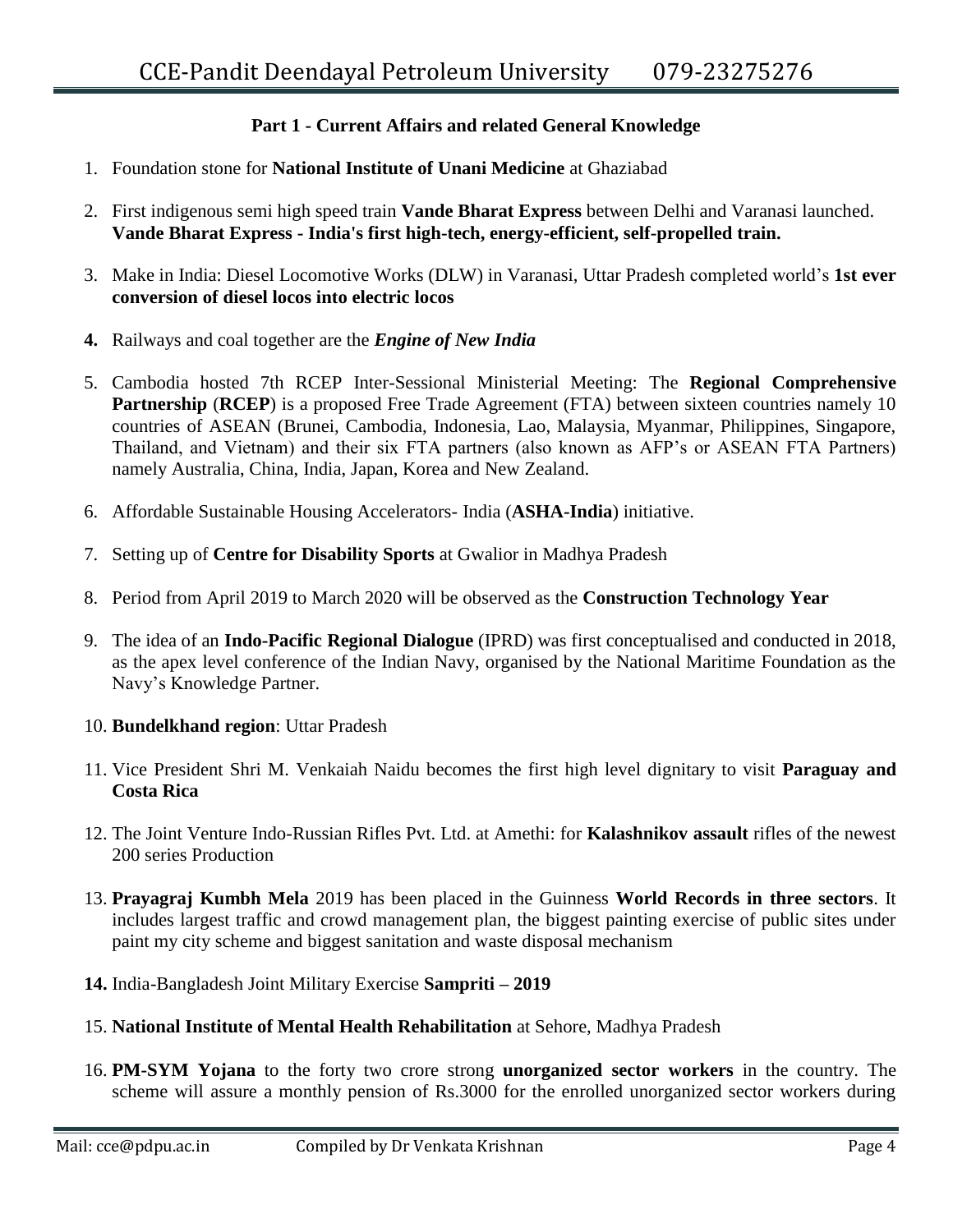their old age. It is for the first time since independence that such a scheme is envisaged for the crores of workers engaged in the **informal sector** <http://pib.nic.in/PressReleseDetail.aspx?PRID=1567494>

- 17. "**Transport and Marketing Assistance**" (TMA) for specified agriculture products scheme aims to provide assistance for the international component of freight and marketing of agricultural produce which is likely to mitigate disadvantage of higher cost of transportation of export of **specified agriculture products** due to trans-shipment and to promote brand recognition for Indian agricultural products in the specified overseas market
- 18. **Swachh Survekshan 2019 Awards**: Chhattisgarh has also emerged India"s top performer among states, followed by Jharkhand and Maharashtra

<http://pib.nic.in/PressReleseDetail.aspx?PRID=1567704> <http://pibphoto.nic.in/documents/rlink/2019/mar/p20193602.pdf>

- 19. The **National Annual Rural Sanitation Survey** (NARSS) 2018-19, conducted by an Independent Verification Agency (IVA) under the World Bank support project to the Swachh Bharat Mission Grameen (SBM-G), has found that 96.5% of the households in rural India who have access to a toilet use it
- 20. Tactical action by India"s Su-30 aircraft, in response to **AMRAAM** (Advanced Medium-Range Air-to-Air Missile) launch by Pakistan
- 21. Government of India and World Bank Sign \$250 Million Agreement for the **National Rural Economic Transformation Project (NRETP)** to boost Rural Incomes across 13 States in India
- 22. International Women"s Day, which is observed every year on **March 8**
- 23. Vice President visited the Latin American Country and applauded **Paraguay**"s decision to join the International Solar Alliance soon, an initiative by India and France, aimed at combating the threats of climate change and global warming.
- 24. "**National Mission on Transformative Mobility and Battery Storage**" with an Inter-Ministerial Steering Committee will be chaired by CEO NITI Aayog.
- 25. During the **Global Mobility Summit** held in September 2018, Prime Minister had outlined the vision for the future of mobility in India based on **7 C"s** which are Common, Connected, Convenient, Congestion-free, Charged, Clean and Cutting-edge mobility.
- 26. The Union Cabinet has approved Amendment to the Article 3 of the Agreement between India and Bhutan regarding **Mandechhu Hydro Electric Project** (MHEP) in order to extend the loan repayment tenure by two years from fifteen (15) to seventeen (17) years
- 27. The Scheme "**FMBAP**" has been framed by merging the components of two continuing XII Plan schemes titled "Flood Management Programme (FMP)" and "River Management Activities and Works related to Border Areas (RMBA)". The aim of the Scheme is to assist the State Governments to provide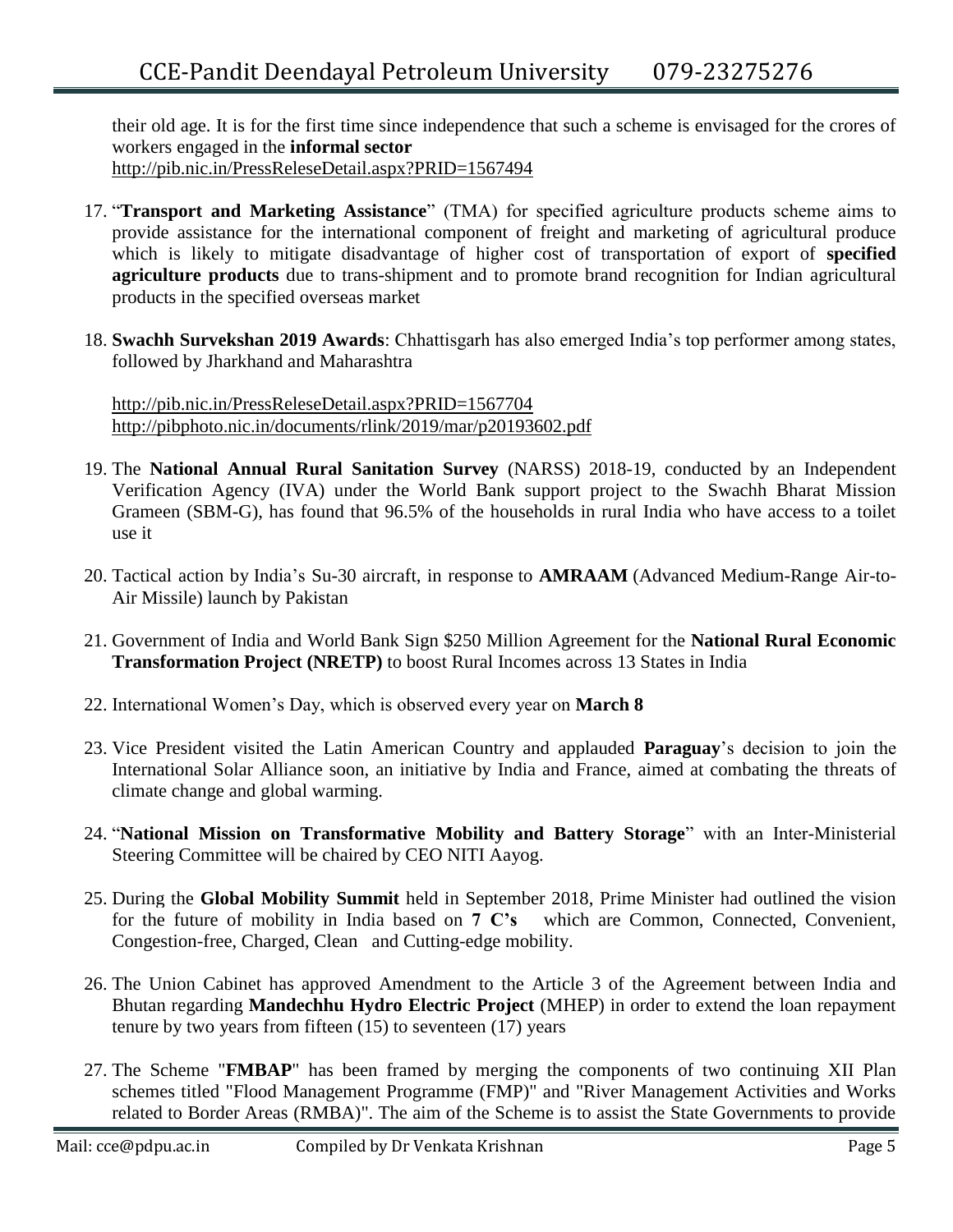reasonable degree of protection against floods in critical areas by adopting optimum combination of structural and non-structural measures and enhancing capabilities of State / Central Government officials in related fields. The Scheme also includes survey and investigations, preparation of DPR etc. of water resources projects on the common rivers with neighbouring countries like **Pancheshwar Multipurpose** Project, Sapta Kosi-Sun Kosi Projects in Nepal which would benefit both countries.

- 28. MoU between Union Public Service Commission (UPSC) and **Civil Service Council of Mongolia** (CSCM)
- 29. **Khurja Super Thermal Power Plant** (STPP) in Uttar Pradesh will be implemented by THDC India Limited, a Mini Ratna CPSU under the Ministry of Power, Government of India. The Khurja STPP will be based on **Supercritical Technology**
- 30. **The Buxar TPP** in Bihar implemented by SJVN Thermal Private Ltd., a wholly owned subsidiary of SJVN Ltd., a Mini Ratna CPSU under Ministry of Power, Government of India. The Buxar TPP will be based on Supercritical Technology
- **31. Teesta Stage-Vl HE Project** is a Run of River (RoR) Scheme in Sikkim to utilize the power potential of Teesta River Basin in cascade manner
- 32. **Kiru Hydro Electric** (HE) Project (624 MW) by M/s **Chenab** Valley Power Projects Private Limited (M/s CVPPPL) in Jammu & Kashmir. Kiru HE Project is envisaged as a Run of River (RoR) Scheme, designed complying with the requirements of Indus Water Treaty 1960
- 33. The **India-UK Cancer Research** Initiative is a collaborative 5-year bilateral research initiative by the Department of Biotechnology(DBT), Ministry of Science & Technology, India and Cancer Research UK (CRUK) that will focus on affordable approaches to cancer. Both CRUK and DBT will invest £5 million
- 34. Pandit Deendayal Upadhyaya **Institute of Archaeology** at Greater Noida
- 35. India Cooling Action Plan Launched : The **India Cooling Action** seeks to (i) reduce cooling demand across sectors by 20% to 25% by 2037-38, (ii) reduce refrigerant demand by 25% to 30% by 2037-38, (iii) Reduce cooling energy requirements by 25% to 40% by 2037-38, (iv) recognize "cooling and related areas" as a thrust area of research under national S&T Programme, (v) training and certification of 100,000 servicing sector technicians by 2022-23, synergizing with Skill India Mission. These actions will have significant climate benefits.
- 36. Top five states in terms of **Pradhan Mantri UjjwalaYojana** PMUY beneficiaries are as follows: Uttar Pradesh, West Bengal, Bihar, Madhya Pradesh, and Rajasthan. Under the scheme, deposit free LPG connection is provided to a poor household and the connection is released in the name of an adult woman. At the world's highest Indane LPG bottling plant situated at 11,800 ft. in Phey Village of Ladakh district, it is women power that is playing a key role in the running of the plant. The plant is operated by 11 courageous Indian Oil women in very harsh weather conditions.
- 37. Aligning "Nari Shakti" to the frontiers of Science and Technology: 2 Programs: **CURIE** (Consolidation of University Research for Innovation and Excellence in Women Universities, **KIRAN** (Knowledge Involvement in Research Advancement through Nurturing)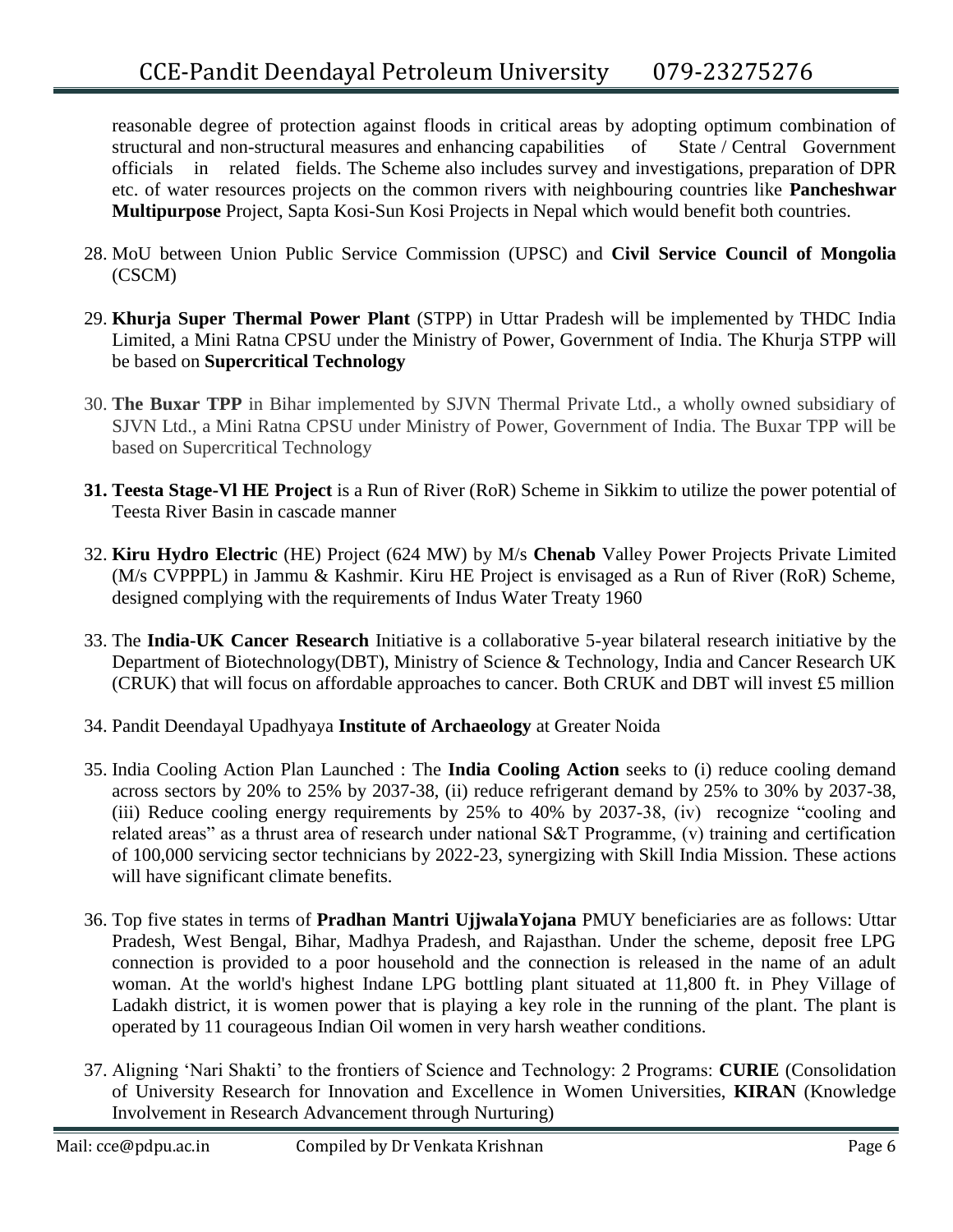- 38. The Government had accorded approval for **Strategic Disinvestment** of 100% GOI shares in **DCIL** in favour of consortium of 4 ports, namely, Visakhapatnam Port Trust, Paradip Port Trust, Jawaharlal Nehru Port Trust and Deendayal Port Trust (formely known as Knadla Port Trust)
- 39. **Nari Shakti Puraskar**: The highest civilian honour for women in India. The Ministry of Women and Child Development confers Nari Shakti Puraskar on women and institutions in recognition of their relentless service towards the cause of women empowerment and social welfare.

# Click here for the details of awardees:

[http://164.100.117.97/WriteReadData/userfiles/WCD%20Citation%20Book%202018%20-](http://164.100.117.97/WriteReadData/userfiles/WCD%20Citation%20Book%202018%20-%20Book.pdf) [%20Book.pdf](http://164.100.117.97/WriteReadData/userfiles/WCD%20Citation%20Book%202018%20-%20Book.pdf)

- 40. Mission **Indradhanush** to accelerate our goal to achieve more than 90% full immunization coverage. Strengthening of immunization programme has contributed significantly to the decline of Infant Mortality Rate from 39 in 2014 to 32 per 1000 live births in 2017
- 41. Government of India has approved **the Surat Metro Rail Project** having two Metro Rail Corridors. The project will be financed mainly through equity from GoI and Government of Gujarat on 50:50 basis and loan from bilateral/ multilateral agencies.
- 42. **Mains: India Urban Observatory: India Urban Observatory** recognizes the value of enhancing engagement among all stakeholders of the "quadruple-helix" model. This model includes Government, citizens, academia, and industry. <http://www.pib.nic.in/Pressreleaseshare.aspx?PRID=1568433>
- 43. **Saudi Arabia** is the second largest supplier of crude and LPG to India
- 44. India today boasts of **18 Unicorns**, companies valued at more than 1 Billion USD. 1200 start-ups and 8 Unicorns have joined the club in 2018, the highest ever, in just one year. What is amazing is that more than 40% of the new start-ups are being formed outside the metro regions i.e. in Tier 2 and Tier 3 cities, including Vishakhapatnam. Another distinguishing feature of this aspect has been the rise in the number of women entrepreneurs in these start-ups, to 14% from 10% over the previous two years.
- 45. Community Radio Stations Across the Country Assure to contribute their Best for Voter Education & Awareness; ECI collaborates with Indian Railways for Voter Awareness Campaign
- 46. **100th ship** delivered by the DPSU in Kolkata. **GRSE Ltd**
- 47. Indian Navy's Humanitarian Assistance and Disaster Relief (HADR) efforts in Mozambique, operations at Port Beira. Indian Navy - first Responder to Cyclone '**IDAI'** in Mozambique
- 48. Internet and Mobile Association of India (**IAMAI**) has also developed a "**Voluntary Code of Ethics**" for all the participating social media platforms to ensure free, fair & ethical usage of their platforms to maintain integrity of electoral process during the general elections to the Lok Sabha 2019 and Legislative Assemblies of four states and the bye-elections being held simultaneously.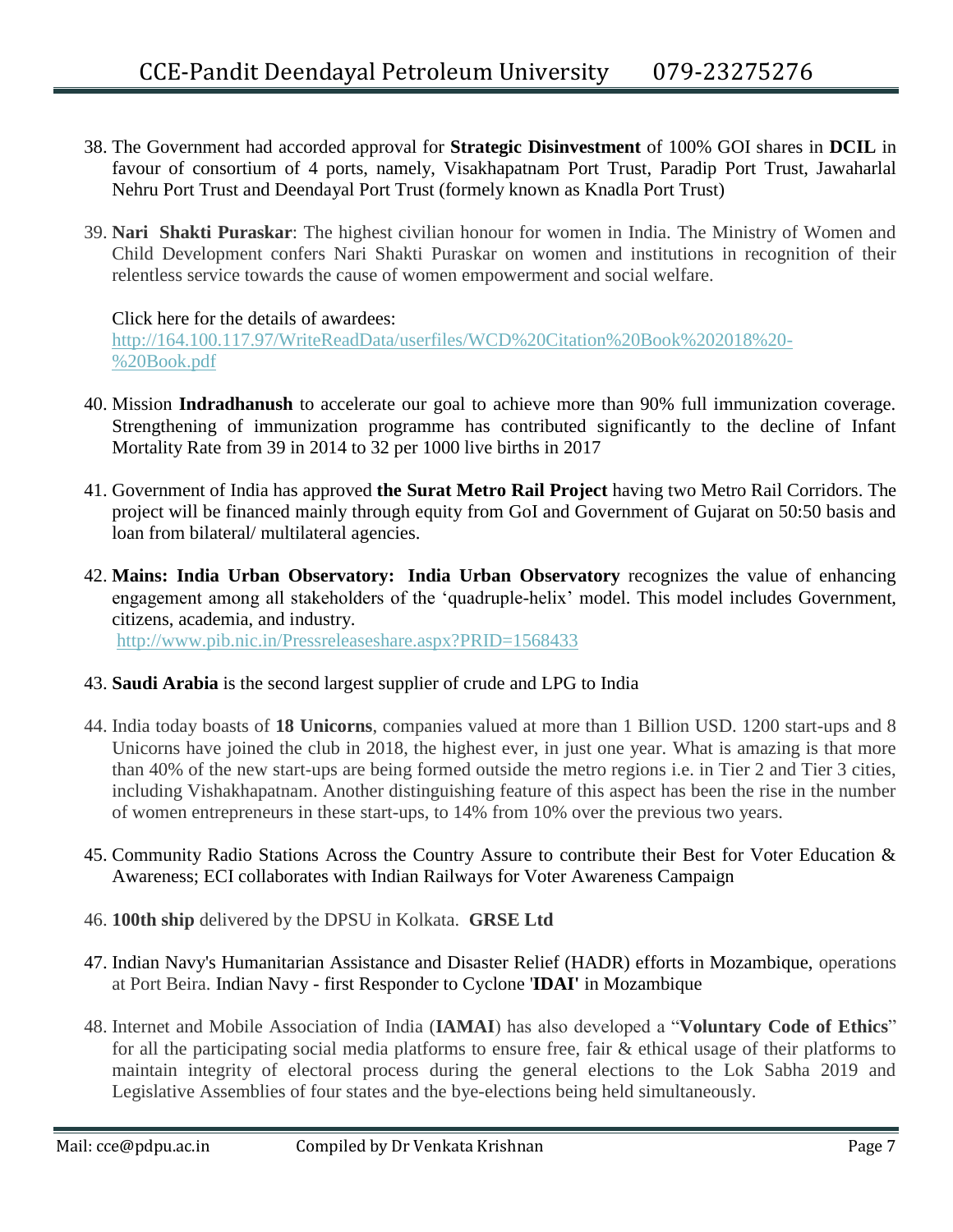- **49. GI** Certification for five varieties of **Indian coffee**
- 50. The **Nice Agreement** concerning the International classification of Goods and Services for the purposes of registration of marks; The **Vienna Agreement** establishing an International Classification of the figurative elements of marks; The **Locarno Agreement** establishing an International classification for industrial designs
- 51. The **Combat Management System** (CMS) for the Indigenous Aircraft Carrier (IAC) developed with M/s **Tata** Power Strategic Engineering Division (TPSED), in collaboration with Weapon and Electronics System Engineering Establishment (WESEE) and M/s MARS, Russia
- 52. The *Bonn Challenge* is a global effort to restore 150 million hectares of the world's degraded and deforested lands by 2020 and 350 million hectares by 2030
- 53. First-ever visit of a head of state from India to **Croatia**. Croatia"s progress to a stable and prosperous democracy is indeed inspirational. Your journey as a member of the European Union, a key global partner for India, heralds a new beginning for you and we wish you well. All of us would do well with a stronger Europe, one that should continue to anchor a multi-polar world uplifting multilateralism, strengthening global governance and ensuring adherence to international laws and regulations. Many here would know of the flourishing mercantile connect between Dubrovnik and Goa that existed in the 16th century. Over 1000 Croatian traders lived in Goa shipping merchandise across continents and oceans. The church of Saint Blaise in Goa, a replica of the original in Dubrovnik, stands testimony to their enterprise and prosperity

<http://www.pib.nic.in/PressReleseDetail.aspx?PRID=1569684>

54. The successful conduct of **Mission Shakti** today has made India the fourth nation in the world, with the capability to successfully target satellites through an Anti-Satellite Missile. Defence Research and Development Organisation (DRDO) today successfully conducted an Anti-Satellite (A-SAT) missile test "Mission Shakti" from the **Dr AP J Abdul Kalam Island in Odisha**. DRDO-developed Ballistic Missile Defence (BMD) Interceptor Missile successfully engaged an Indian orbiting target satellite in **Low Earth Orbit** (LEO)

<http://www.pib.nic.in/PressReleseDetail.aspx?PRID=1569576>

# **55. Institutions like IFFCO, KRIBHCO, and AMUL are the big success stories in the cooperative sector**

- 56. The Indian Space Research Organisation (ISRO) has launched a special programme for School Children called "Young Scientist Programme" "YUva VIgyani KAryakram" **YUVIKA**
- 57. The IAF formally inducted the CH 47 F (I)- **Chinook** heavy lift helicopters into its inventory at Air Force Station Chandigarh. IAF had signed a contract with M/s Boeing Ltd in September 2015 for 15 Chinook helicopters.
- **58.** Third edition of joint military training exercise between Indian Army and Royal Oman Army, Exercise **AL NAGAH**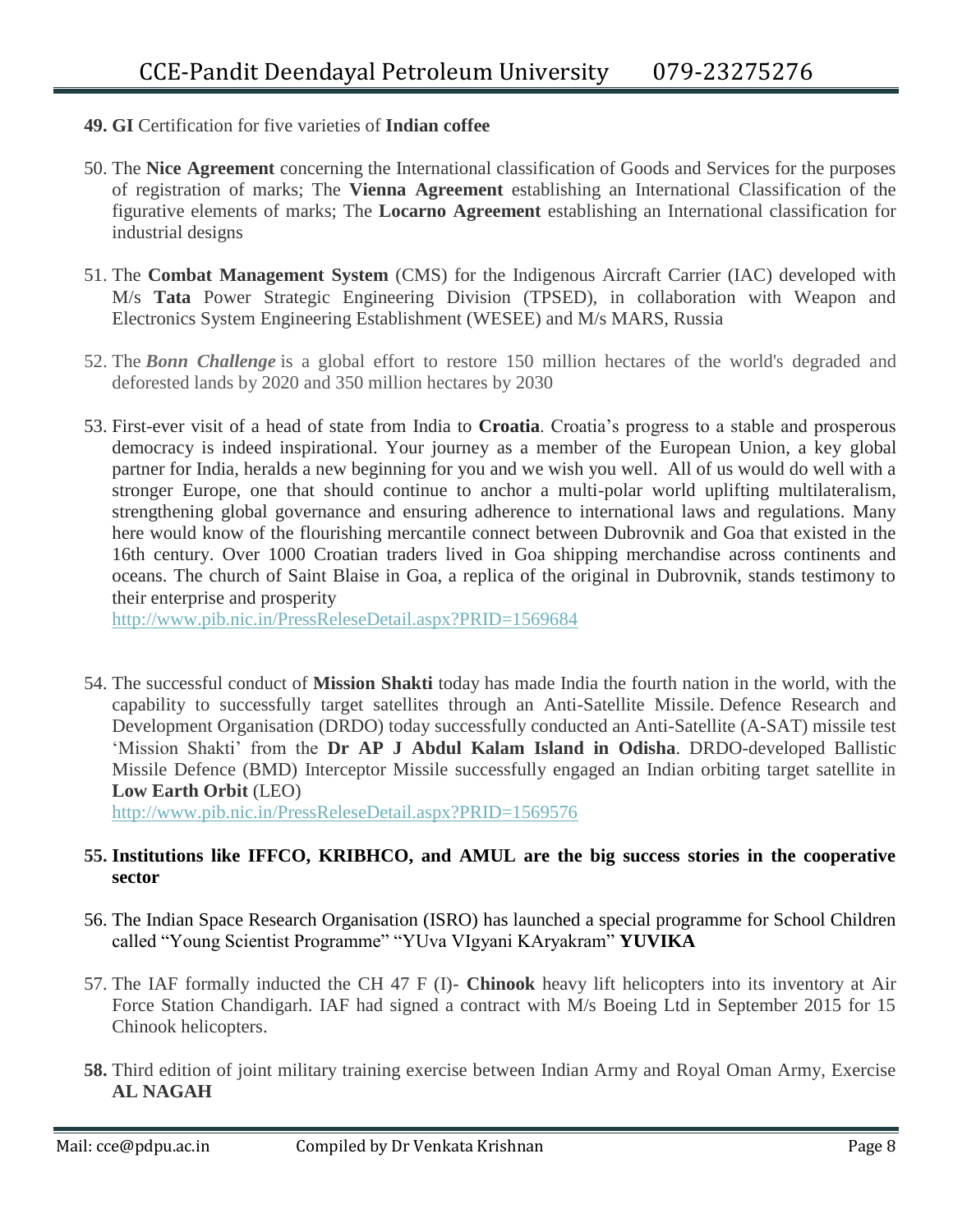- 59. Two dedicated ocean-going vessels, RV **Sindhu Sankalp** and RV **Sindhu Sadhana** are managed by CSIR-NIO
- **60.** The President of India administered the Oath of Office to Shri Justice Pinaki Chandra Ghose as Chairperson, **Lokpal**
- 61. Africa-India Field Training Exercise-2019 (**AFINDEX-19**): 17 African nations+ observers from three African nations
- **62.** Indo-Sri Lanka Joint Exercise **Mitra Shakti-VI**
- **63.** India-Ghana: Collaborative project **Tema-Akosombo railway line**
- 64. As part of India's reachout to Africa, MEA signed an agreement with the Telecommunications Consultants India Ltd. (TCIL) to establish a pan-African e-network between the two nations.This project, called the **e-VidyaBharati** and **e-ArogyaBharati** Network Project. **E-VBAB Network Project** is primarily a technological upgrade and extension of the Pan-African e-Network Project [https://mea.gov.in/press](https://mea.gov.in/press-releases.htm?dtl/30373/Signing+of+Agreement+between+MEA+and+TCIL+for+the+eVBAB+Network+Project)[releases.htm?dtl/30373/Signing+of+Agreement+between+MEA+and+TCIL+for+the+eVBAB+Network](https://mea.gov.in/press-releases.htm?dtl/30373/Signing+of+Agreement+between+MEA+and+TCIL+for+the+eVBAB+Network+Project) [+Project](https://mea.gov.in/press-releases.htm?dtl/30373/Signing+of+Agreement+between+MEA+and+TCIL+for+the+eVBAB+Network+Project)
- 65. India-Indonesia Coordinated Patrol (**IND-INDO CORPAT**) commenced at Port Blair, Andaman & Nicobar Islands: It is part of the Indian Government's vision of **SAGAR** (Security and Growth for All in the Region), the Indian Navy has also been involved in assisting countries in the Indian Ocean Region with EEZ Surveillance, Search and Rescue, and other capacity-building and capability-enhancement activities
- 66. **Bolivia**: The first ever State Visit from India to Bolivia, 60% of Bolivian gold is exported to India, vast Lithium deposits in Bolivia, Bi-Oceanic Railway project
- **67.** India is among the top trading partners of **Guinea**
- 68. The Annual Integrated Theatre Level Operational Readiness Exercise in short **TROPEX** the largest maritime exercise of the Indian Navy was conducted in the month of February in the Arabian Sea and North Indian Ocean. As a prelude to TROPEX, the largest coastal defence exercise over codenamed "**Sea Vigil"** was conducted on 22 and 23 Jan 19 with participation of all coastal states and union territories along with all maritime stake holders.
- 69. **Sendai** Framework for Disaster Risk Reduction
- 70. India piloted resolutions on two important global environment issues relating to **Single-use Plastics** and **Sustainable Nitrogen management** at the fourth session of United Nations Environment Assembly (UNEA) which was held in Nairobi. UNEA adopted both the resolutions with consensus. The global nitrogen use efficiency is low, resulting in pollution by reactive **nitrogen** which threatens human health, eco system services, contributes to climate change and stratospheric ozone depletion.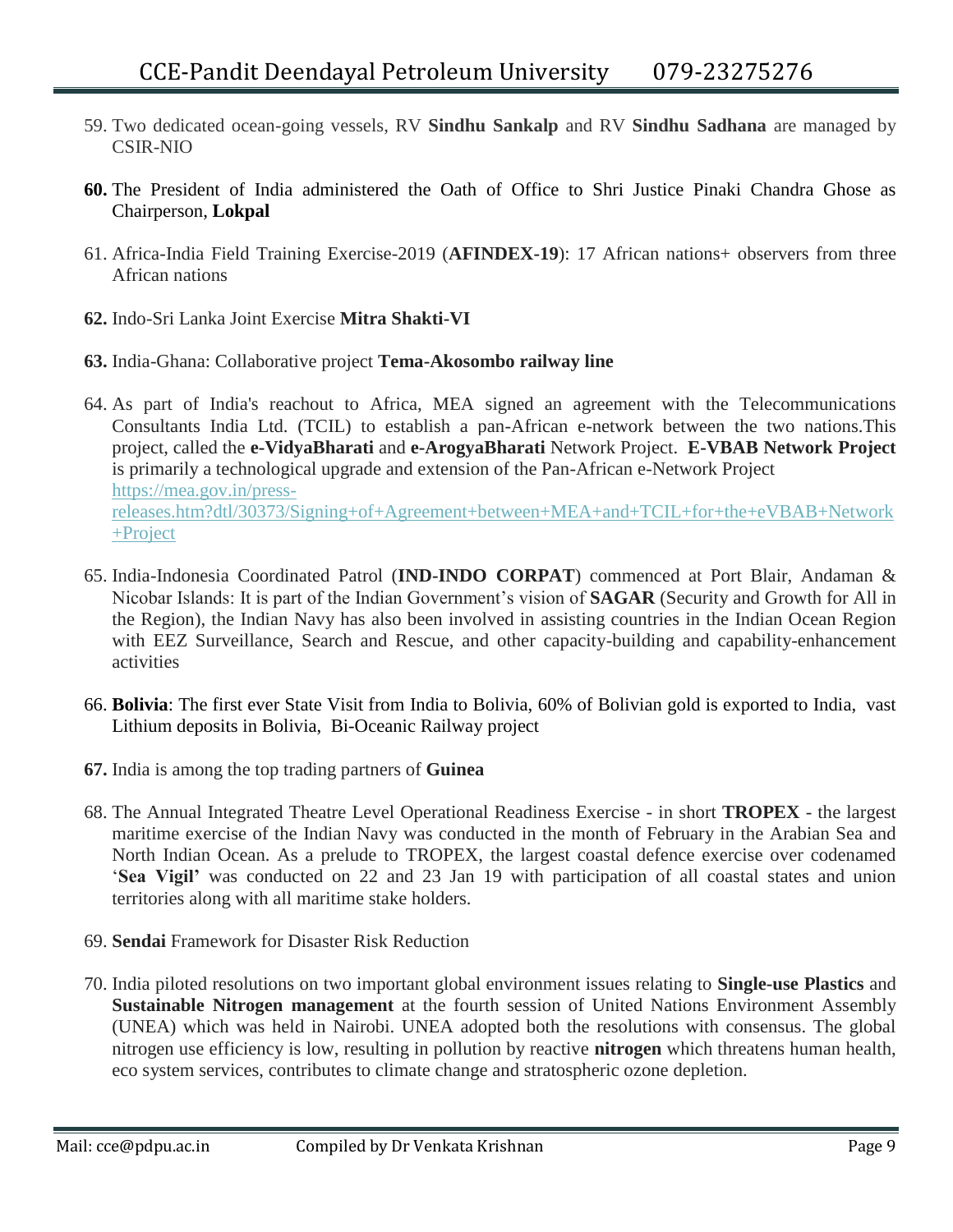- 71. Festival of Innovation and Entrepreneurship and presentation of 10th Biennial **National Grassroots Innovation** Awards: 1st outside Rashtrapati Bhavan - Gandhinagar, Gujarat
- **72.** Elector/Population Ratio is **631** currently and Gender Ratio is **958**
- 73. Defence Research and Development Organisation (DRDO) successfully test fired indigenously developed, low weight, fire and forget Man Portable Anti-Tank Guided Missile (**MPATGM**)
- 74. Indo-Bangladesh joint Military Exercise **Sampriti – 2019**
- 75. Ministry of Corporate Affairs has revised the National Voluntary Guidelines on Social, Environmental and Economic Responsibilities of Business, 2011 (NVGs) and formulated the **National Guidelines on Responsible Business Conduct** (NGRBC). The Securities and Exchange Board of India (SEBI) through its "Listing Regulations" in 2012 mandated the top 100 listed entities by market capitalisation to file **Business Responsibility Reports** (BRRs) from an environmental, social and governance perspective. This was extended to top 500 companies in FY 2015-16. <http://www.pib.nic.in/PressReleseDetail.aspx?PRID=1568750>
- 76. **Global Disability Conference** is going to be held in Argentina in June 2019
- 77. Kautilya"s dictum "Treasury is the basis of Power"
- 78. **Guided Pinaka** developed by Defence Research and Development Organisation (DRDO) was successfully test fired at Pokhran ranges
- 79. Consumer Price Index Numbers on Base **2012=100** for Rural, Urban and Combined
- 80. The constitution of the Indo-UK Defence Consultative Group (DCG) and the Military Sub Group (MSG) in 1995, a two-tier structure of cooperation was established to progress various areas of defence cooperation. Indian Navy and Royal Navy are partners in the **Indian Ocean Naval Symposium** (IONS), a Maritime Cooperation construct conceptualised and pioneered by Indian Navy in 2008. Bilateral naval exercise **KONKAN**. Royal Navy Submarine Rescue Facility at Glasgow.
- 81. **India-Africa economic partnership** increased in bilateral trade between India and Africa by nearly 22% from last year touching USD 62.66 billion in the year 2017-18. 14th CII-EXIM Bank Conclave on India-Africa Project Partnerships concluded in New Delhi (since its inception in 2005). <http://www.pib.nic.in/PressReleseDetail.aspx?PRID=1568509>
- 82. India extended **National Knowledge Network** to Bangladesh
- 83. In the **2015 Paris Agreement**, India made an ambitious commitment that by 2030 about 40 per cent of the nation"s installed energy capacity would be from "non-fossil fuel" sources.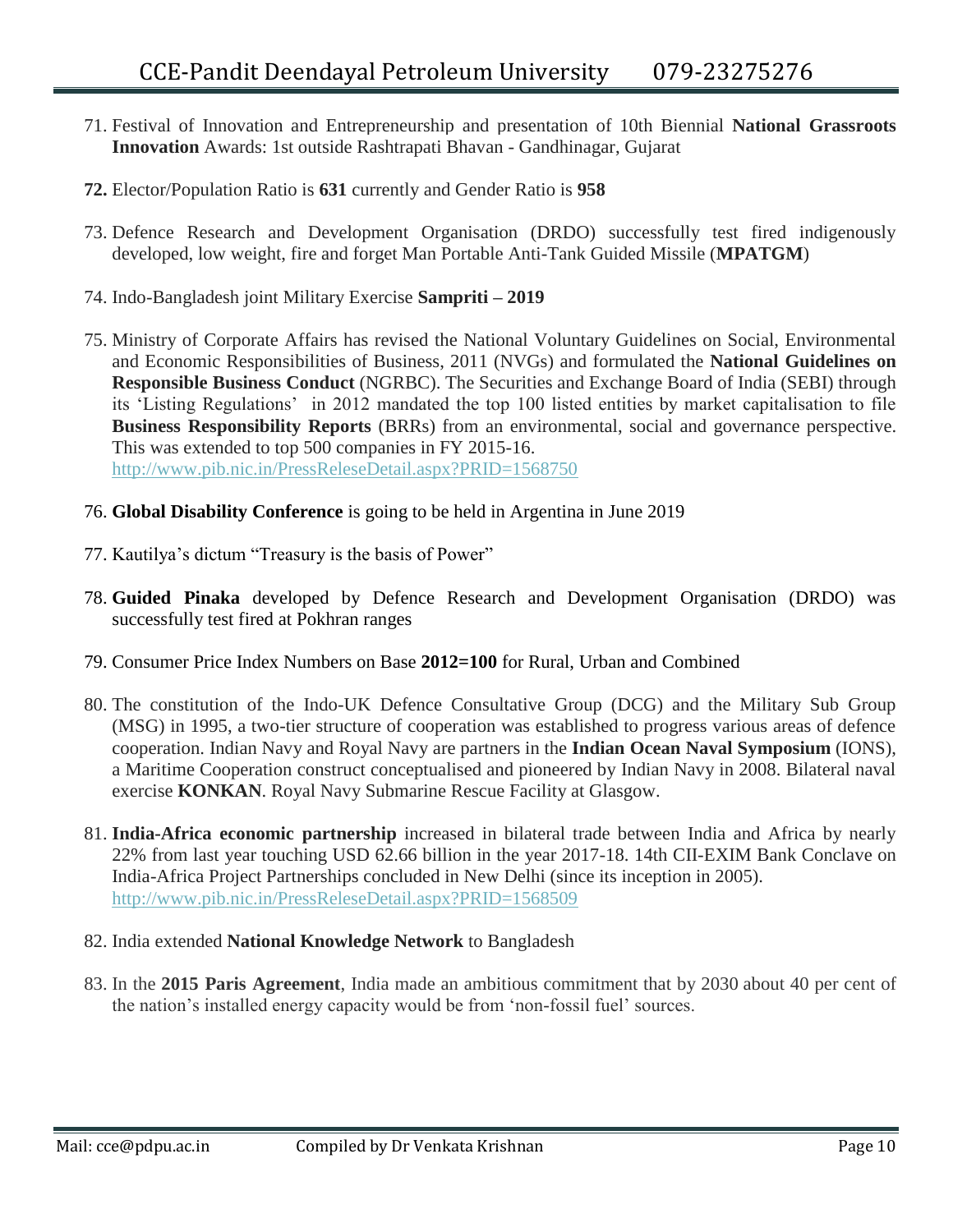# **PART 2: CHECK YOUR CURRENT AFFAIRS AND RELATED GENERAL KNOWLEDGE QUESTIONS**

1. Consider the following statements about **Lighthouse projects**

- 1. This project is within the framework of **Pradhan Mantri Awas Yojana-Housing for All (Urban)**
- 2. Global technology providers will be invited to plan and construct light house projects
- 3. Lighthouse projects will be used as an **"open laboratory" for live demonstration** and will receive due attention from academia, practitioners, policy makers and media

Which is/are correct?

A. 1, 2 B. 2, 3 C. 1, 3 D. 1, 2, 3

2. Which is/are correct about **National Common Mobility Card** (**NCMC**)?

- 1. It is an indigenous Automatic Fare Collection System based on One Nation One Card Model
- 2. These are bank issued cards on Debit/Credit/Prepaid card product platform.
- 3. The customer may use this single card for payments across all segments including metro, bus, suburban railways, toll, parking, smart city and retail
- 4. Ministry of Railways, Ministry of Road Transport and Highways & Ministry of Shipping came out with the National Common Mobility Card (NCMC) Program

<http://pib.nic.in/PressReleseDetail.aspx?PRID=1567345>

A. 1, 2, 3 B. 3, 4 C. 1, 2, 3, 4 D. None of the above

#### 3. Which is/are correct?

A. GSP benefits are envisaged to be non-reciprocal and non-discriminatory benefits extended by developed countries to developing countries

B. United States of America has given a 60-day withdrawal notice to India on the **Generalized System of Preferences (GSP)** benefits extended by US

- $C.$  Both A  $\&$  B
- D. None

<http://pib.nic.in/PressReleseDetail.aspx?PRID=1567445> [https://www.thehindubusinessline.com/opinion/columns/ajay-srivastav/much-ado-about-just-a](https://www.thehindubusinessline.com/opinion/columns/ajay-srivastav/much-ado-about-just-a-little-something/article26514253.ece)[little-something/article26514253.ece](https://www.thehindubusinessline.com/opinion/columns/ajay-srivastav/much-ado-about-just-a-little-something/article26514253.ece)

4. Which one of the following is not part of nine national missions guided by the Prime Minister Science, Technology & Innovation Advisory Council (**PM-STIAC**)?

- A. Natural Language Translation B. Quantum Frontier
- C. Artificial Intelligence D. Outer Planets Exploration

<http://pibphoto.nic.in/documents/rlink/2019/mar/p20193601.pdf> <http://pib.nic.in/PressReleseDetail.aspx?PRID=1567633>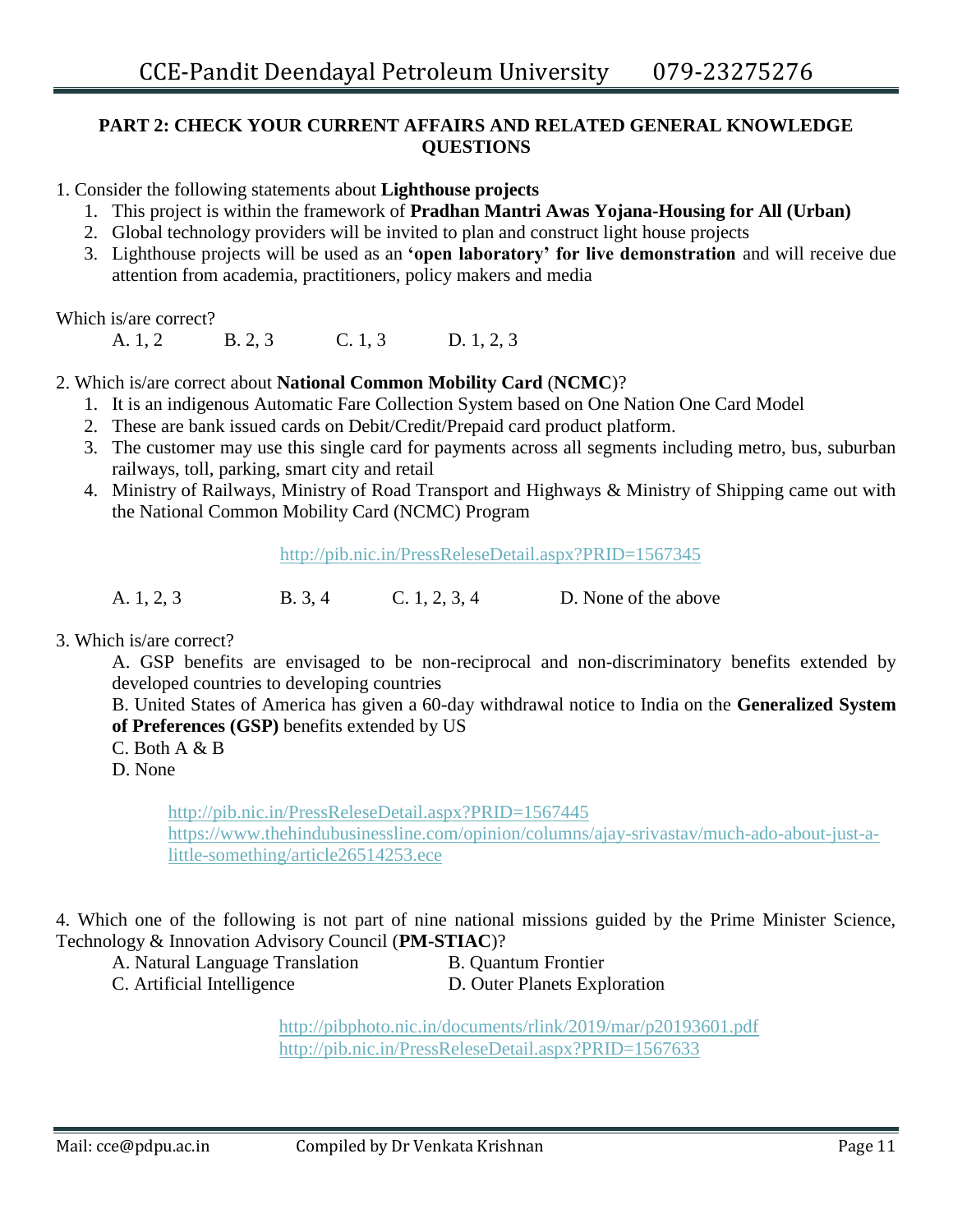5.

ASSERTION-A: Near Dhubri, the **BOLD-QIT** (Border Electronically Dominated QRT Interception Technique) under Comprehensive Integrated Border Management System (**CIBMS**) has inaugurated

REASON-R: Border guarding near Dhubri where River Brahmaputra enters into Bangladesh is a challenging task

A. A & R are correct; R is correct explanation for A

B. A & R are correct; But, R is not-correct explanation for A

C. A is Correct; But not R

D. R is Correct; But not A

<http://pib.nic.in/PressReleseDetail.aspx?PRID=1567516>

# 6. Which project is designed complying with the requirements of **Indus Water Treaty 1960**?

- 1. Khurja Super Thermal Power Plant TPP
- 2. Kiru Hydro Electric Project
- 3. Teesta Stage-Vl HE Project
- 4. The Buxar TPP

A. 2 Only B. 2, 3 C. 3 Only D. 1, 2, 3, 4

7. Locations for possible/identified for starting of **water aerodromes**: Which is/are correctly matched [Dam - Location]?

- 1. Dharoj Dam Gujarat
- 2. Nagarjuna Sagar Maharashtra
- 3. Shatrunjay Dam Rajasthan
- 4. Tehri Dam Himachal Pradesh

A. 1 B. 1, 2 C. 1, 2, 3 D. 1, 2, 3, 4

[https://www.business-standard.com/article/economy-policy/aai-identifies-20](https://www.business-standard.com/article/economy-policy/aai-identifies-20-locations-for-the-development-of-water-aerodromes-118112200841_1.html) [locations-for-the-development-of-water-aerodromes-118112200841\\_1.html](https://www.business-standard.com/article/economy-policy/aai-identifies-20-locations-for-the-development-of-water-aerodromes-118112200841_1.html)

8. Exports of goods in 2018-19 registered a 9.06 per cent growth to hit a new high of A. \$231 billion B. \$331 billion C. \$431 billion D. \$531 billion

9.

ASSERTION-A: The **Star Labelling Programs** formulated by Bureau of Energy Efficiency to cover the Microwave Ovens and Washing Machines (with revised parameters) in the country

REASON-R: The size of Indian Microwave Oven market and the size of Indian Washing Machine market are projected to grow by a growth in urbanization

A. A & R are correct; R is correct explanation for A

- B. A & R are correct; But, R is not-correct explanation for A
- C. A is Correct; But not R
- D. R is Correct; But not A

<http://pib.nic.in/PressReleseDetail.aspx?PRID=1568321>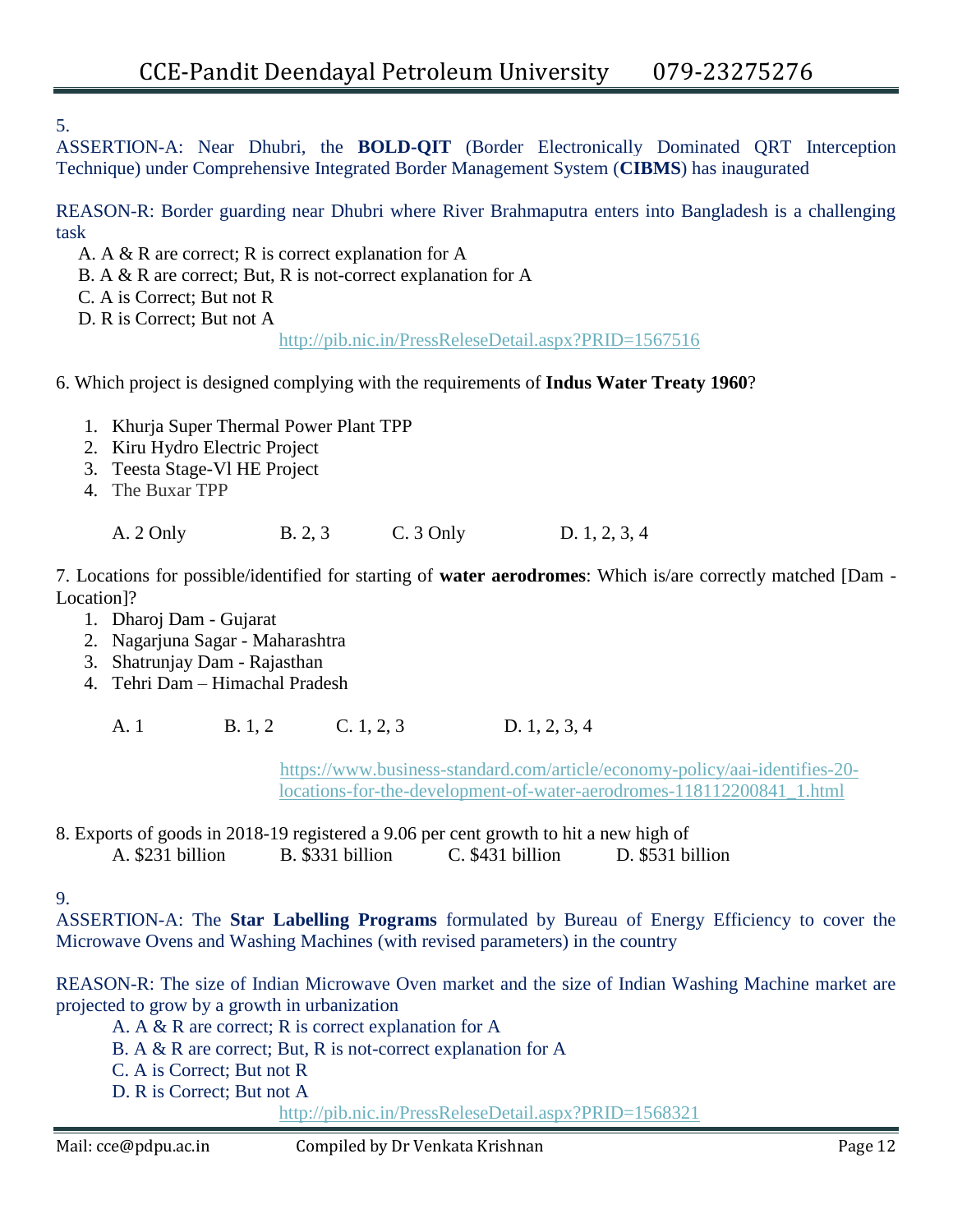10. A new term has emerged in the world of crude oil price analysis; **"OPEC+"**. "+" consisting of ten additional oil-producing nations, the largest three being:

- A. Russia, Mexico and Indonesia
- B. Russia, Mexico and Kazakhstan
- C. Russia, Saudi Arabia, United Arab Emirates
- D. Saudi Arabia, United Arab Emirates, Venezuela

11. Which one of the following is correct about **West Coast Refinery** and Petrochemical Project in Maharashtra?

- A. It will be the largest greenfield refinery in the world
- B. It will be the first Joint Venture Saudi investment proposals in the Indian oil and gas sector
- C. Both
- D. None

<http://openmarkets.cmegroup.com/14902/why-the-in-opec-matters-to-oil-markets>

- 12. Which train covering **longest route**?
	- A. Kerala Express B. Himsagar Express C. Howrah Express D. Guwahati Express
- 13. Karnataka is known for
	- 1. Araku Valley Arabica coffee
	- 2. Bababudangiris Arabica coffee
	- 3. Chikmagalur Arabica coffee
	- 4. Coorg Arabica coffee
	- 5. Wayanaad Robusta coffee

A. 1, 2, 3 B. 2, 3, 4 C. 3, 4, 5 D. 1, 2,3, 4,5\

<http://www.pib.nic.in/PressReleseDetail.aspx?PRID=1569831>

14. Which Private defence firm has been the part of development of the **Combat Management System** (CMS) for the Indigenous Aircraft Carrier (IAC)?

- A. Bharat Forge Ltd (BFL)
- B. Larsen and Toubro Ltd (L&T)
- C. Reliance Industries Ltd (RIL)
- D. Tata group

<http://www.pib.nic.in/PressReleseDetail.aspx?PRID=1569852> [https://www.livemint.com/Industry/9bLrUF2aBV4cFI6Mhu6C4J/Private](https://www.livemint.com/Industry/9bLrUF2aBV4cFI6Mhu6C4J/Private-defence-firms-keen-on-Make-in-India.html)[defence-firms-keen-on-Make-in-India.html](https://www.livemint.com/Industry/9bLrUF2aBV4cFI6Mhu6C4J/Private-defence-firms-keen-on-Make-in-India.html)

15. Four Indian companies figure among the world"s top 100 arms producers. On the following which is the top in list?

- A. Indian Ordnance Factories **B.** Hindustan Aeronautics
- C. Bharat Electronics D. Bharat Dynamics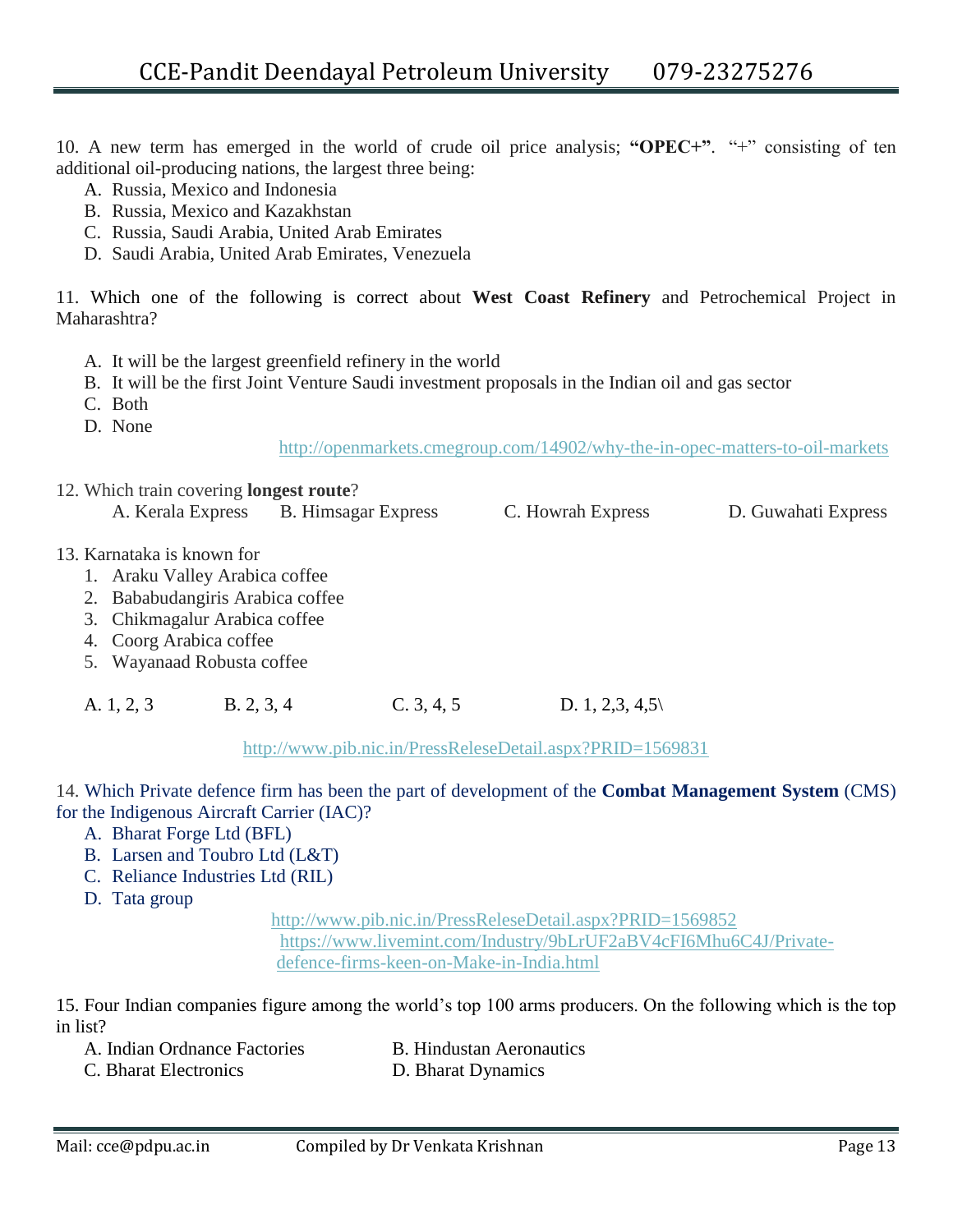16. Which one of the following is correct about **Green-shoe option?**

- 1. It is a clause contained in the underwriting agreement of an IPO
- 2. This option permits the underwriters to buy up to an additional 15% of the shares at the offer price if public demand for the shares exceeds expectations
- 3. For the investors an IPO with green shoe option ensures that after listing the share price will not fall below its offer price
- 4. **In Government of India Dated Securities,** Government of India reserves the right to exercise the green-shoe option

A. 1, 2, 3 B. 2, 3, 4 C. 1, 3, 4 D. 1, 2, 3, 4

[https://www.financialexpress.com/market/ipos-from-what-is-greenshoe-option-to-how-it](https://www.financialexpress.com/market/ipos-from-what-is-greenshoe-option-to-how-it-helps-investors-take-a-brief-look-at-critical-points/828323/)[helps-investors-take-a-brief-look-at-critical-points/828323/](https://www.financialexpress.com/market/ipos-from-what-is-greenshoe-option-to-how-it-helps-investors-take-a-brief-look-at-critical-points/828323/) [https://books.google.co.in/books?id=6VyCPLTTilQC&pg=PA215&dq=green](https://books.google.co.in/books?id=6VyCPLTTilQC&pg=PA215&dq=green-shoe+option&hl=en&sa=X&ved=0ahUKEwi76Iyf3PvhAhXm7XMBHblaD9IQ6AEILTAB#v=onepage&q=green-shoe%20option&f=false)[shoe+option&hl=en&sa=X&ved=0ahUKEwi76Iyf3PvhAhXm7XMBHblaD9IQ6AEILT](https://books.google.co.in/books?id=6VyCPLTTilQC&pg=PA215&dq=green-shoe+option&hl=en&sa=X&ved=0ahUKEwi76Iyf3PvhAhXm7XMBHblaD9IQ6AEILTAB#v=onepage&q=green-shoe%20option&f=false) [AB#v=onepage&q=green-shoe%20option&f=false](https://books.google.co.in/books?id=6VyCPLTTilQC&pg=PA215&dq=green-shoe+option&hl=en&sa=X&ved=0ahUKEwi76Iyf3PvhAhXm7XMBHblaD9IQ6AEILTAB#v=onepage&q=green-shoe%20option&f=false) <http://www.pib.nic.in/PressReleseDetail.aspx?PRID=1569863>

- 17. Which one of the following statements is **not** correct?
	- A. At the UN Framework Convention on Climate Change (UNFCCC) Conference of Parties (CoP) in Paris, the government of India made a Bonn Challenge pledge
	- B. Bonn Challenge is a commitment to achieve 50% of electricity through renewable resources by 2050
	- C. India was the first of all **Bonn Challenge** countries to develop a progress report
	- D. None of the above

[https://www.iucn.org/news/india/201808/india-first-all-bonn-challenge-countries](https://www.iucn.org/news/india/201808/india-first-all-bonn-challenge-countries-develop-progress-report)[develop-progress-report](https://www.iucn.org/news/india/201808/india-first-all-bonn-challenge-countries-develop-progress-report)

- 18. Which one of the following statement/s is/are correct?
	- A. Finance Commission as envisaged in the Constitution does not prohibit its continuous functioning except that it has to be re-constituted before the expiry of every 5 years
	- B. There is a no recourse **mechanism for mid-term correction** based on latest available data on the awards of the Finance Commission
	- C. Both  $A & B$
	- D. None
- 19. Which one of the following are **Centrally Sponsored Schemes**?
	- 1. Crop Insurance Scheme
	- 2. Deen Dayal Upadhyaya Gram Jyoti Yojna
	- 3. Pradhan Mantri Krishi Sinchai Yojana
	- 4. Swachh Bharat Mission

A. 1, 2 B. 3, 4 C. 1, 2, 3 D. 1, 2, 3, 4

<https://ganderbal.nic.in/service/centrally-sponsored-schemes/>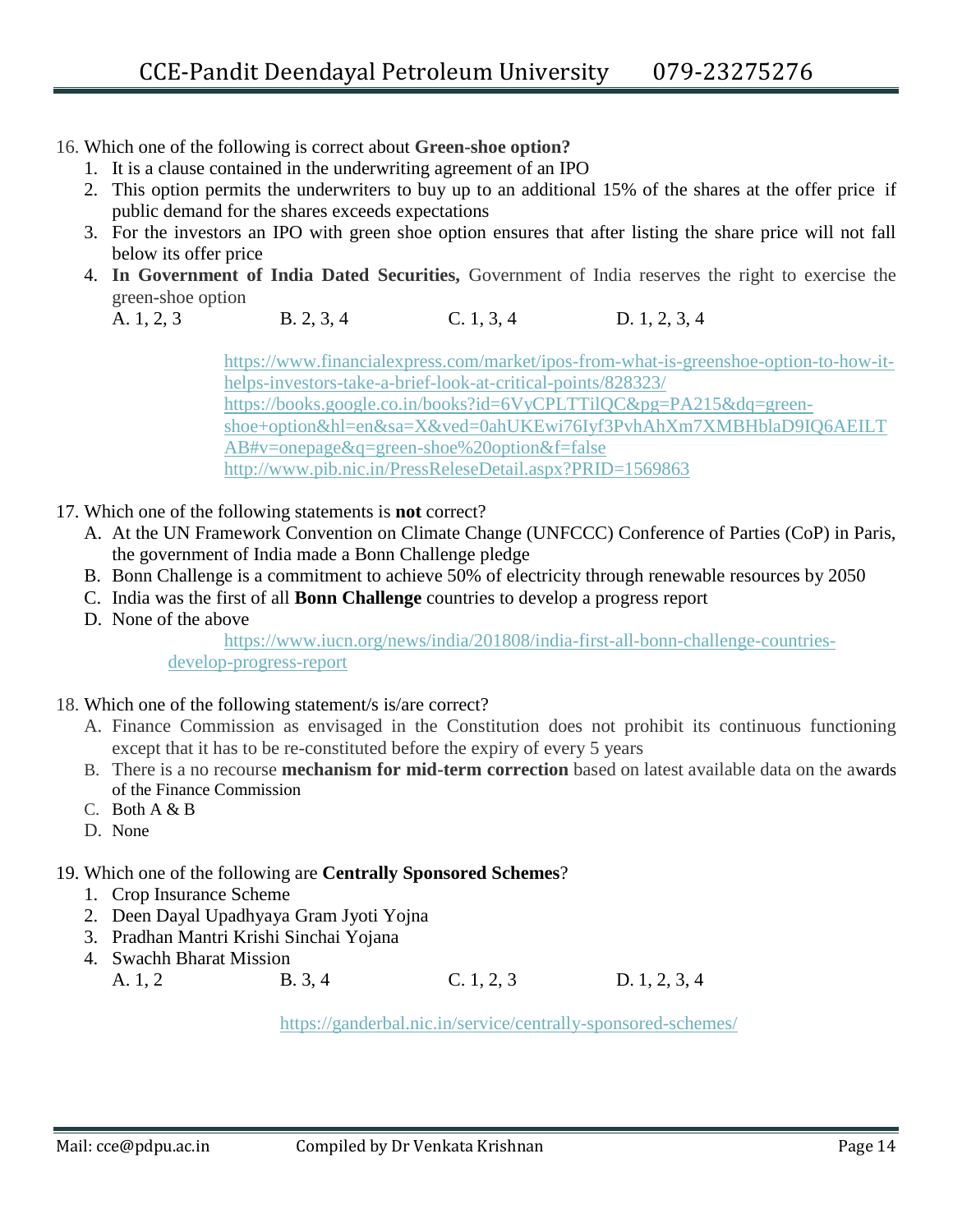- 20. **Mission Shakti** is special for some reason/s. Which of the following statement/s is/are correct?
	- 1. India is only the 4th country to acquire such a specialised & modern capability.
	- 2. Entire effort is indigenous
	- 3. Defence Research and Development Organisation (DRDO) developed this Anti-satellite mission and was successfully test fired from Pokhran ranges
		- A. 1 B. 2 C. 1, 2 D. 1, 2, 3

<http://www.pib.nic.in/PressReleseDetail.aspx?PRID=1569547>

## 21. Which one of the following statement/s is/are correct?

- A. The Representation of the People Act, 1951 prohibits conduct of **Exit poll** and dissemination of its results during the period the hour fixed for commencement of poll in the first phase and half an hour after the time fixed for close of poll for the last phase in all the States
- B. The Representation of the People Act, 1951, prohibits results of any **opinion poll** or any other poll survey in any electronic media during the period of 48 hours ending with the hour fixed for conclusion of poll in each of the phases in the respective polling area
- C. Both A & B
- D. None

<http://pib.nic.in/newsite/PrintRelease.aspx?relid=189673>

- 22. Which one of the following statement/s is/are correct?
	- 1. The News Broadcasters Association (NBA) represents only the private television news & current affairs broadcasters
	- 2. **News Broadcasting Standards Authority** is an independent body set up by the News Broadcasters Association
	- 3. Any poll violation by NBSA member broadcasters will be reported to the News Broadcasting Standards Authority (NBSA) by the Election Commission

A. 2 B. 3 C. 2, 3 D. 1, 2, 3

<http://www.pib.nic.in/PressReleseDetail.aspx?PRID=1569343>

# 23. Which one of the following statement/s is/are correct about **Base Erosion and Profit Shifting** (BEPS)?

- 1. It refers to tax avoidance strategies that exploit gaps and mismatches in tax rules to artificially shift profits to low or no-tax locations
- 2. Under the OECD/G20 Inclusive Framework on BEPS, over 125 countries and jurisdictions are collaborating to implement the BEPS measures and tackle BEPS
- 3. India is negotiating to join Base erosion and profit shifting (BEPS) project A. 1, 2 B. 2, 3 C. 1, 3 D. 1, 2, 3 <http://www.pib.nic.in/PressReleseDetail.aspx?PRID=1569599> <https://www.oecd.org/tax/beps/>

# 24. **Professor Lal**"s Kalibangan excavations reveal

- 1. The earliest agricultural field
- 2. The earliest earthquake anywhere in the world
- 3. A prosperous city of the Harappan Civilization
- A. 1, 3 B. 2, 3 C. 3 D. 1, 2, 3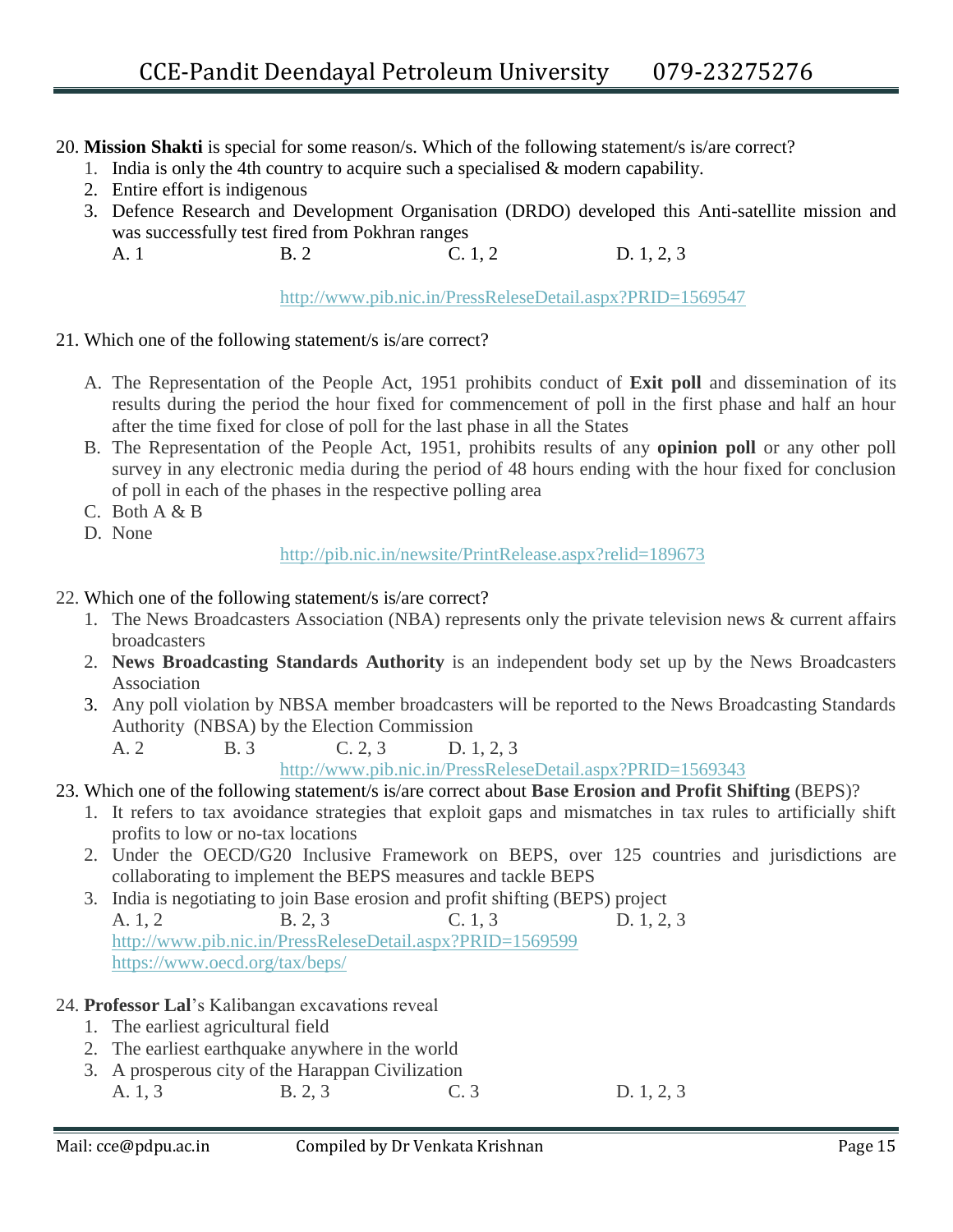- 25. Consider the following statements about **West Nile Fever (WNF)**
	- 1. Kerala has been advised to follow the National Vector Borne Disease Control Program (NVBDCP) guidelines of personal protective measures
	- 2. West Nile Fever is a mosquito borne zoonotic disease caused by a flavivirus -West Nile Virus (WNV)
	- 3. This virus is related to viruses that cause Japanese Encephalitis, yellow fever and **St. Louis encephalitis**
	- 4. Human-to-human transmission highly possible

<http://www.pib.nic.in/PressReleseDetail.aspx?PRID=1569120>

A. 1 B. 1, 2, 3 C. 2, 3, 4 D. 1, 2, 3, 4

# 26. What is **TROPEX 2019**?

Which is correct?

- A. It was undertaken to examine the conduct of exercise and to assess operational readiness of the Indian Navy
- B. It was undertaken to examine the conduct of exercise and to assess operational readiness of the Indian Army
- C. It was undertaken to examine the conduct of exercise and to assess operational readiness of the Indian Air Force
- D. It was undertaken to examine the conduct of exercise and to assess operational readiness of the CAPF

27. Consider the following statements about Kisan Urja Suraksha evam Utthaan Mahabhiyan (KUSUM) Scheme (**KUSUM)** - Which is **not** correct?

A. Installation of grid-connected solar power plants each of Capacity up to 2 MW in the rural areas

B. Installation of standalone off-grid solar water pumps to fulfill irrigation needs of farmers not connected to grid

C. Solarisation of existing grid-connected agriculture pumps to make farmers independent of grid supply and also enable them to sell surplus solar power generated to DISCOM and get extra income

D. None of the above

# 28. Consider the following statements about **India's pharma exports**

- 1. India is exporting to over 200 countries and the major market is the EU
- 2. India is the largest provider of generic drugs globally
- 3. 80 per cent of the anti-retroviral drugs used worldwide to combat AIDS are supplied by Indian pharma companies
- 4. 65 per cent of the WHO"s demand for DPT and BCG vaccines and 90 per cent measles vaccine are supplied by India

Which is correct?

A. 1, 2 B. 3, 4 C. 2, 3, 4 D. 1, 2, 3, 4

29. Consider the following statements about the **National Innovation Foundation** (NIF) - India

- A. It was set up in 2000 with the assistance of Department of Science and Technology, Government of India.
- B. It is India's national initiative to strengthen the grassroots technological innovations and outstanding traditional knowledge
- C. Both A & B
- D. None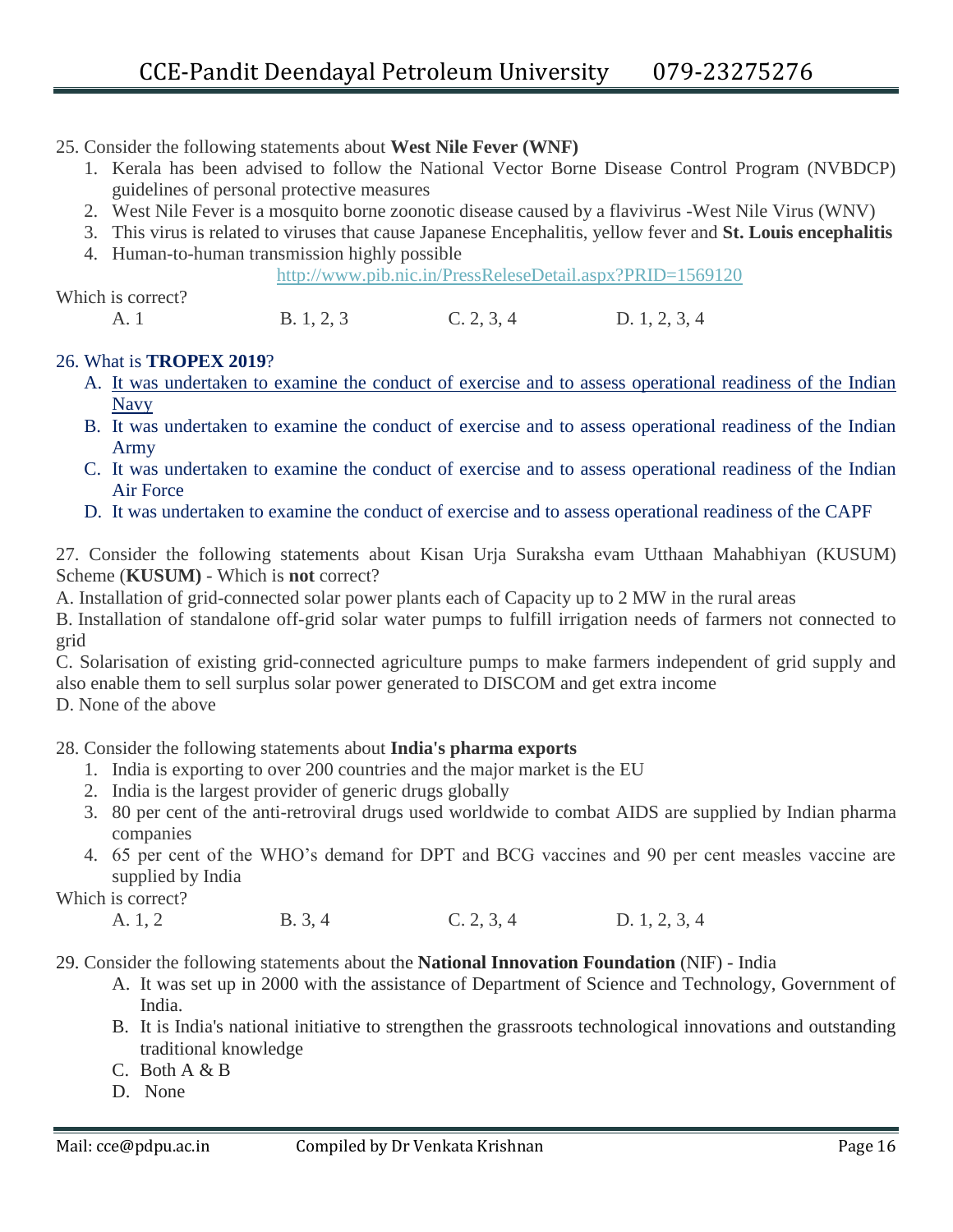## 30. Consider the following statements about **Elector-Gender Ratio**

- 1. Elector/Population Ratio is lesser than Elector-Gender Ratio
- 2. In some states, Elector-Gender Ratio is more than 1000
- 3. Puducherry is having highest Elector-Gender Ratio

[http://164.100.117.97/WriteReadData/userfiles/1Electoral%20Roll%20Data%20for%202](http://164.100.117.97/WriteReadData/userfiles/1Electoral%20Roll%20Data%20for%202019%20(Based%20on%20Formats%201-8)%20(1).pdf) [019%20\(Based%20on%20Formats%201-8\)%20\(1\).pdf](http://164.100.117.97/WriteReadData/userfiles/1Electoral%20Roll%20Data%20for%202019%20(Based%20on%20Formats%201-8)%20(1).pdf)

Which is correct?

A. 1, 2 B. 2, 3 C. 1, 2, 3 D. None of the above

## 31. Which is correct?

- A. The **Nice Agreement** concerning International Classification of the figurative elements of marks
- B. The **Vienna Agreement** establishing an International classification of Goods and Services for the purposes of registration of marks
- C. The **Locarno Agreement** establishing an International classification for industrial designs
- D. All the above

<http://www.pib.nic.in/PressReleseDetail.aspx?PRID=1568709>

#### 32. Paraguay and Costa Rica are in

- A. Africa
- B. Central America & South America respectively
- C. South America & Africa respectively
- D. South America & Central America respectively
- 33. **MERCOSUR** regional arrangement in<br>A. Africa<br>B. Middle Fa
	- A. Africa B. Middle East C. North America D. South America

# **EXPLANATION**

1. The six States are Gujarat, Jharkhand, Madhya Pradesh, Tamil Nadu, Tripura, & Uttar Pradesh that have competed with a total of 14 States/UTs in a competitive mode and won the opportunity to build the Light House Project.

2. The Ministry of Housing & Urban Affairs (MoHUA) came out with the National Common Mobility Card (NCMC) Program

5. Border area in Dhubri where River Brahmaputra enters into Bangladesh consists of vast char lands and innumerable river channels thus making border guarding in this area a challenging task especially during rainy season

7. Shatrunjay Dam – Gujarat; Tehri Dam in Uttarakhand and Nagarjuna Sagar in Telangana

9. The size of Indian Microwave Oven market stood at 1.21 million units in year FY 2017-18 and is projected to grow at a Compound Annual Growth Rate (CAGR) of around 2% and the size of Indian Washing Machine